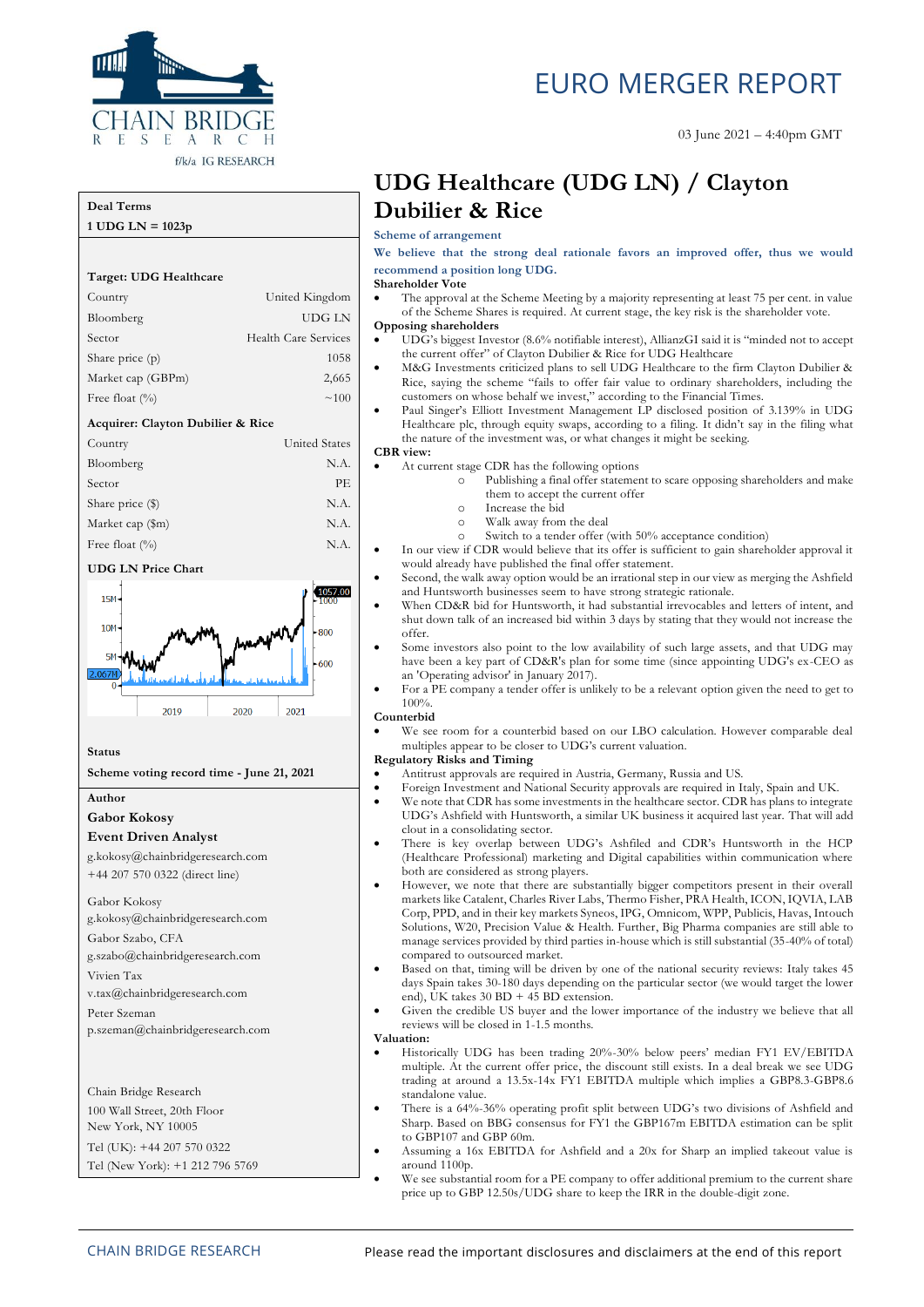## **Key terms of the merger**

| <b>Transaction Details</b>                                                                                                                                |                                                                                                                                                                                                                                                                                                                                                                                                                                                                                                                                                                                                                                                                                                                                                                                                            |
|-----------------------------------------------------------------------------------------------------------------------------------------------------------|------------------------------------------------------------------------------------------------------------------------------------------------------------------------------------------------------------------------------------------------------------------------------------------------------------------------------------------------------------------------------------------------------------------------------------------------------------------------------------------------------------------------------------------------------------------------------------------------------------------------------------------------------------------------------------------------------------------------------------------------------------------------------------------------------------|
| <b>Announcement Date</b>                                                                                                                                  | May 12, 2021                                                                                                                                                                                                                                                                                                                                                                                                                                                                                                                                                                                                                                                                                                                                                                                               |
| Offer terms                                                                                                                                               | 1 UDG LN = $1023p$                                                                                                                                                                                                                                                                                                                                                                                                                                                                                                                                                                                                                                                                                                                                                                                         |
| % owned by UDG LN stockholders                                                                                                                            | $0\%$                                                                                                                                                                                                                                                                                                                                                                                                                                                                                                                                                                                                                                                                                                                                                                                                      |
| Deal Size (Market Value)                                                                                                                                  | $\sqrt{2,611}$ million                                                                                                                                                                                                                                                                                                                                                                                                                                                                                                                                                                                                                                                                                                                                                                                     |
| Offer structure                                                                                                                                           | All-cash scheme of arrangement                                                                                                                                                                                                                                                                                                                                                                                                                                                                                                                                                                                                                                                                                                                                                                             |
| Target's Board Recommendation                                                                                                                             | Yes                                                                                                                                                                                                                                                                                                                                                                                                                                                                                                                                                                                                                                                                                                                                                                                                        |
| <b>Voting Agreement</b>                                                                                                                                   | UDG Directors who hold UDG Shares have irrevocably undertaken to do in respect of their own beneficial<br>holdings totalling 391,460 UDG Shares (representing approximately 0.16 per cent. of the existing issued<br>share capital                                                                                                                                                                                                                                                                                                                                                                                                                                                                                                                                                                         |
|                                                                                                                                                           | Bidco has also received a letter of intent to vote in favour of the Scheme at the Court Meeting and the<br>resolutions relating to the Acquisition at the UDG General Meeting from Kabouter Management, LLC in<br>respect of 13,786,165 UDG Shares representing approximately 5.5 per cent. of existing issued ordinary<br>share capital of UDG                                                                                                                                                                                                                                                                                                                                                                                                                                                            |
|                                                                                                                                                           | In total therefore, Bidco has procured irrevocable undertakings in aggregate, 14,177,625 UDG Shares<br>representing approximately 5.6 per cent. of the existing issued ordinary share capital of UDG                                                                                                                                                                                                                                                                                                                                                                                                                                                                                                                                                                                                       |
| <b>Target Incorporation</b>                                                                                                                               | Ireland                                                                                                                                                                                                                                                                                                                                                                                                                                                                                                                                                                                                                                                                                                                                                                                                    |
| Scheme of arrangement                                                                                                                                     | Click here for the Scheme document                                                                                                                                                                                                                                                                                                                                                                                                                                                                                                                                                                                                                                                                                                                                                                         |
| <b>Synergies</b>                                                                                                                                          | $\blacksquare$ N/A                                                                                                                                                                                                                                                                                                                                                                                                                                                                                                                                                                                                                                                                                                                                                                                         |
| <b>Indicated Closing Date</b>                                                                                                                             |                                                                                                                                                                                                                                                                                                                                                                                                                                                                                                                                                                                                                                                                                                                                                                                                            |
| ш                                                                                                                                                         | The Acquisition is currently expected to be declared effective during the third quarter of 2021                                                                                                                                                                                                                                                                                                                                                                                                                                                                                                                                                                                                                                                                                                            |
| <b>Dividends</b>                                                                                                                                          |                                                                                                                                                                                                                                                                                                                                                                                                                                                                                                                                                                                                                                                                                                                                                                                                            |
| $\Box$<br>declared by UDG in its Interim Results issued as of the date hereof.                                                                            | If any dividend or other distribution or other pro rata return of capital to UDG Shareholders is declared, made or paid or becomes payable on or after<br>12 May 2021, Bidco reserves the right to reduce the Consideration by an amount up to the amount of such dividend or other distribution or other pro<br>rata return of capital to UDG Shareholders, in which case any reference in the 2.5 Announcement or in this Scheme Document to the Consideration<br>payable under the terms of the Acquisition will be deemed to be a reference to the Consideration as so reduced. In such circumstances, UDG Shareholders<br>would be entitled to retain any such dividend or other distribution or other pro rata return of capital to UDG Shareholders. No dividend has been                           |
| Financing                                                                                                                                                 |                                                                                                                                                                                                                                                                                                                                                                                                                                                                                                                                                                                                                                                                                                                                                                                                            |
| ш<br>Fund XI and third-party debt financing.<br>D.<br>firm UDG Healthcare, according to a statement from UDG.<br>$\circ$<br>$\circ$<br>$\circ$<br>$\circ$ | The Consideration payable under the terms of the Acquisition will be funded by a combination of equity to be invested by CD&R Fund X and CD&R<br>Buyout firm Clayton, Dubilier & Rice has taken out a senior secured GBP2.06b (\$2.9b) term loan to part-fund its acquisition of healthcare outsourcing<br>Debt deal also includes an RCF of up to \$350m under an interim loan agreement<br>Combined company Nenelite Ltd. intends to refinance interim loan once deal completed<br>Joint lead arrangers for refinancing: Citi, DB and JPM<br>Equity and debt deal values UDG at GBP2.61b, with an implied enterprise value of GBP2.77b                                                                                                                                                                   |
| <b>UDG</b> capitalization                                                                                                                                 |                                                                                                                                                                                                                                                                                                                                                                                                                                                                                                                                                                                                                                                                                                                                                                                                            |
| <b>UDG</b> Equity                                                                                                                                         | UDG has 251,930,518 ordinary shares<br>ш                                                                                                                                                                                                                                                                                                                                                                                                                                                                                                                                                                                                                                                                                                                                                                   |
| <b>UDG</b> Debt                                                                                                                                           | Net debt at the end of the year was \$16.2 million (\$246.0 million cash and \$262.2 million debt)<br>×.                                                                                                                                                                                                                                                                                                                                                                                                                                                                                                                                                                                                                                                                                                   |
| <b>UDG</b> Net Leverage<br>ш                                                                                                                              | 0.1xNet debt to EBITDA (Dec 31, 2020)<br>E.                                                                                                                                                                                                                                                                                                                                                                                                                                                                                                                                                                                                                                                                                                                                                                |
| <b>Valuation Multiples</b>                                                                                                                                |                                                                                                                                                                                                                                                                                                                                                                                                                                                                                                                                                                                                                                                                                                                                                                                                            |
| 1-day premium<br>$\mathbb{Z}$                                                                                                                             | an implied enterprise value multiple of approximately 17.2x UDG's adjusted EBITDA of \$228.1<br>E.<br>million and an implied price-to-earnings multiple of approximately 29.2x UDG's adjusted EPS of<br>49.6 cents for the 12 month period ended 31 March 2021;<br>a premium of approximately 30.3 per cent. to the volume weighted average price of 785.3 pence<br>E.<br>per UDG Share for the six months ended 11 May2021<br>a premium of approximately 30.3 per cent. to the volume weighted average price of 785.1 pence<br>ш<br>per UDG Share for the three months ended 11 May2021<br>a premium of approximately 21.5 per cent. to the Closing Price of 842.0 pence per UDG Share on<br>ш<br>11 May 2021; and<br>a premium of approximately 6.7 percent to the all-time UDG high Closing Price.<br>п |
| LTM EV/Sales                                                                                                                                              | 2.2x                                                                                                                                                                                                                                                                                                                                                                                                                                                                                                                                                                                                                                                                                                                                                                                                       |
| <b>FY1 EV/Sales</b>                                                                                                                                       | 1.9x                                                                                                                                                                                                                                                                                                                                                                                                                                                                                                                                                                                                                                                                                                                                                                                                       |
| FY2 EV/Sales                                                                                                                                              | 1.8x                                                                                                                                                                                                                                                                                                                                                                                                                                                                                                                                                                                                                                                                                                                                                                                                       |
| LTM P/E                                                                                                                                                   | 29.0                                                                                                                                                                                                                                                                                                                                                                                                                                                                                                                                                                                                                                                                                                                                                                                                       |
| FY1 P/E                                                                                                                                                   | 19.2x                                                                                                                                                                                                                                                                                                                                                                                                                                                                                                                                                                                                                                                                                                                                                                                                      |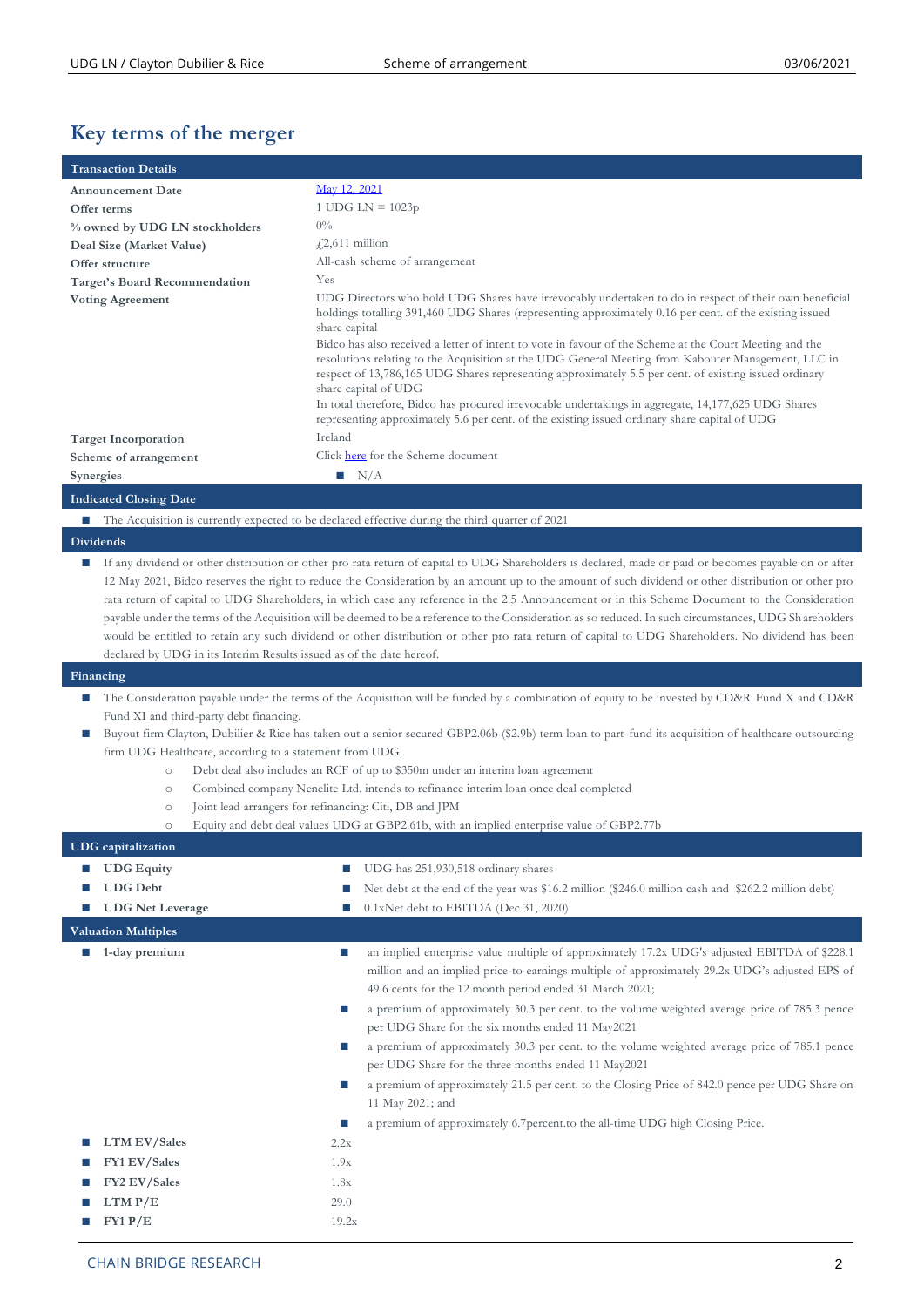| FY2 P/E                               | 17.9x                                                                                                                                                                                                                                                                                                                                                                                                                                                                                                                                                                                                |
|---------------------------------------|------------------------------------------------------------------------------------------------------------------------------------------------------------------------------------------------------------------------------------------------------------------------------------------------------------------------------------------------------------------------------------------------------------------------------------------------------------------------------------------------------------------------------------------------------------------------------------------------------|
| <b>FY1 EV/EBITDA</b>                  | 11.6x                                                                                                                                                                                                                                                                                                                                                                                                                                                                                                                                                                                                |
| <b>FY2 EV/EBITDA</b>                  | 10.7x                                                                                                                                                                                                                                                                                                                                                                                                                                                                                                                                                                                                |
| Timetable                             |                                                                                                                                                                                                                                                                                                                                                                                                                                                                                                                                                                                                      |
| Confidentiality agreement             | April 14, 2021                                                                                                                                                                                                                                                                                                                                                                                                                                                                                                                                                                                       |
| Deal Announcement                     | May 12, 2021                                                                                                                                                                                                                                                                                                                                                                                                                                                                                                                                                                                         |
| <b>Publication of Scheme Document</b> | May 31, 2021                                                                                                                                                                                                                                                                                                                                                                                                                                                                                                                                                                                         |
| Voting record time                    | June 21, 2021                                                                                                                                                                                                                                                                                                                                                                                                                                                                                                                                                                                        |
| Proxy deadline                        | June 23, 2021                                                                                                                                                                                                                                                                                                                                                                                                                                                                                                                                                                                        |
| Scheme meeting and EGM                | June 25, 2021                                                                                                                                                                                                                                                                                                                                                                                                                                                                                                                                                                                        |
| Settlement (CBR est.)                 | By early July 2021                                                                                                                                                                                                                                                                                                                                                                                                                                                                                                                                                                                   |
| Longstop date                         | November 12, 2021                                                                                                                                                                                                                                                                                                                                                                                                                                                                                                                                                                                    |
| Key conditions to the merger          |                                                                                                                                                                                                                                                                                                                                                                                                                                                                                                                                                                                                      |
| Shareholder approval                  | UDG - the approval at the Scheme Meeting by a majority representing at least 75 per cent. in value<br>of the Scheme Shares, at the Voting Record Time, held by such Scheme Shareholders as are present<br>and voting either in person or by proxy or in any other manner permitted by the Court or by law, at<br>the Scheme Meeting (or at any adjournment of such meeting), and provided that the quorum for such<br>Scheme Meeting (or at any adjournment of such meeting) shall be at least two persons holding or<br>representing by proxy at least one-third in nominal value of the UDG Shares |
| <b>Regulatory Approvals</b>           | Yes                                                                                                                                                                                                                                                                                                                                                                                                                                                                                                                                                                                                  |
|                                       | Antitrust: Austria, Germany, Russia, US<br>$\circ$                                                                                                                                                                                                                                                                                                                                                                                                                                                                                                                                                   |
|                                       | Foreign Investment and National Security: Italy, Spain, UK<br>$\circ$                                                                                                                                                                                                                                                                                                                                                                                                                                                                                                                                |
| No Company MAC                        | Yes                                                                                                                                                                                                                                                                                                                                                                                                                                                                                                                                                                                                  |

#### **MAC Definition**

(a) no adverse change or deterioration having occurred in the business, assets, value, financial or trading position, profits, prospects or operational performance of any member of the Wider UDG Group to an extent which is material to the Wider UDG Group taken as a whole;

**■** (b) no litigation, arbitration proceedings, prosecution or other legal proceedings having been threatened, announced or instituted by or against or remaining outstanding against any member of the Wider UDG Group or to which any member of the Wider UDG Group is or may become a party (whether as claimant or defendant or otherwise) and no enquiry, review, investigation or enforcement proceedings by, or complaint or reference to, any Third Party against or in respect of any member of the Wider UDG Group having been threatened, announced or instituted by or against, or remaining outstanding in respect of, any member of the Wider UDG Group which, in any such case, has had or might reasonably be expected to have a material adverse effect on the Wider UDG Group taken as a whole or is material in the context of the Acquisition;

**■** (c) no contingent or other liability having arisen, increased or become apparent which is reasonably likely to adversely affect the business, assets, financial or trading position, profits, prospects or operational performance of any member of the Wider UDG Group to an extent which is material to the UDG Group taken as a whole or is material in the context of the Acquisition;

**■** (d) no steps having been taken and no omissions having been made which are reasonably likely to result in the withdrawal, cancell ation, termination or modification of any licence held by any member of the Wider UDG Group, which is necessary for the proper carrying on of its business and the withdrawal, cancellation, termination or modification of which has had or might reasonably be expected to have a material adverse effect on the Wider UDG Group taken as a whole or is material in the context of the Acquisition; and (e)no member of the Wider UDG Group having conducted its business in material breach of any applicable laws and regulations which in any case is material in the context of the Wider UDG Group taken as a whole or in the context of the Acquisition;

| <b>Break fees</b>              |                                                                                                                                                                                                                                      |                                     |
|--------------------------------|--------------------------------------------------------------------------------------------------------------------------------------------------------------------------------------------------------------------------------------|-------------------------------------|
| <b>Break</b> fee               |                                                                                                                                                                                                                                      | $\blacksquare$ No                   |
| Reverse break fee              | <b>The Company</b>                                                                                                                                                                                                                   | No                                  |
| Antitrust related clauses      |                                                                                                                                                                                                                                      |                                     |
| <b>Jurisdictions</b>           |                                                                                                                                                                                                                                      | <b>US, Russia, Austria, Germany</b> |
| Divestiture obligation         | <b>I</b>                                                                                                                                                                                                                             | Yes, limited by MAC                 |
| Litigation obligation          | <b>The Contract of the Contract of the Contract of the Contract of the Contract of the Contract of the Contract of the Contract of the Contract of the Contract of the Contract of the Contract of the Contract of the Contract </b> | No                                  |
| Reverse break fee (regulatory) |                                                                                                                                                                                                                                      | $\blacksquare$ No                   |
| <b>Governing Law</b>           |                                                                                                                                                                                                                                      |                                     |

The Acquisition and the Scheme will comply with the Irish Takeover Rules, the Act and where relevant, the UK Listing Rules, and will be subject to the terms and conditions set out in this Scheme Document. The Acquisition and the Scheme are governed by the laws of Ireland and subject to the exclusive jurisdiction of the courts of Ireland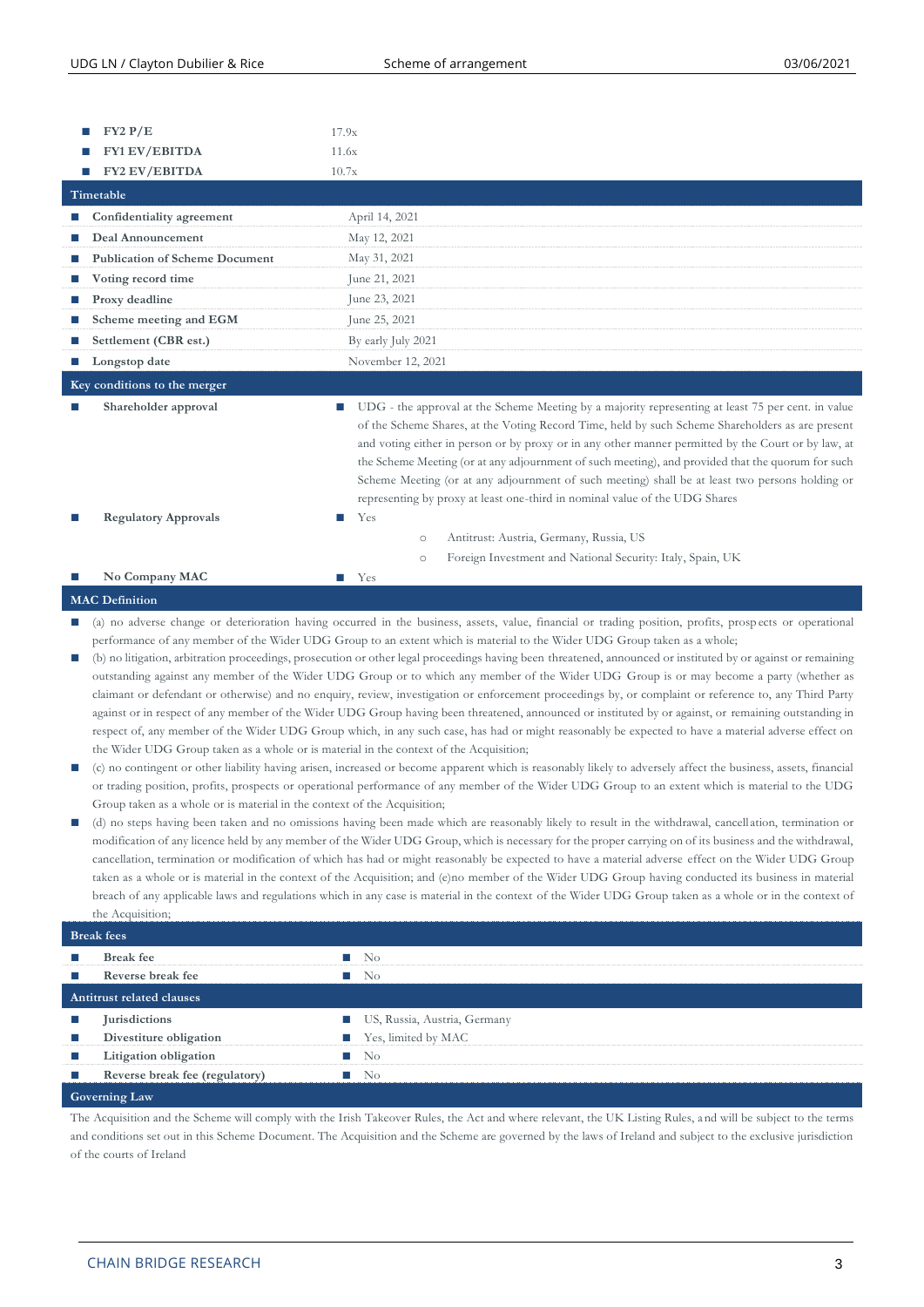| <b>Key UDG</b> shareholders |               |
|-----------------------------|---------------|
| <b>Shareholders</b>         | $\frac{0}{0}$ |
| Allianz SE                  | 8.8           |
| BlackRock Inc               | 5.4           |
| Kabouter Management LLC     | 5.2           |
| Vanguard Group Inc/The      | 4.7           |
| Credit Agricole Group       | 3.1           |
| M&G PLC                     | 2.6           |
| Norges Bank                 | 2.2           |
| <b>FMR LLC</b>              | 2.2           |
| Bardays PLC                 | 2.1           |
| Legal & General Group PLC   | 2.0           |
| Others                      | 61.8          |

*Source: Bloomberg*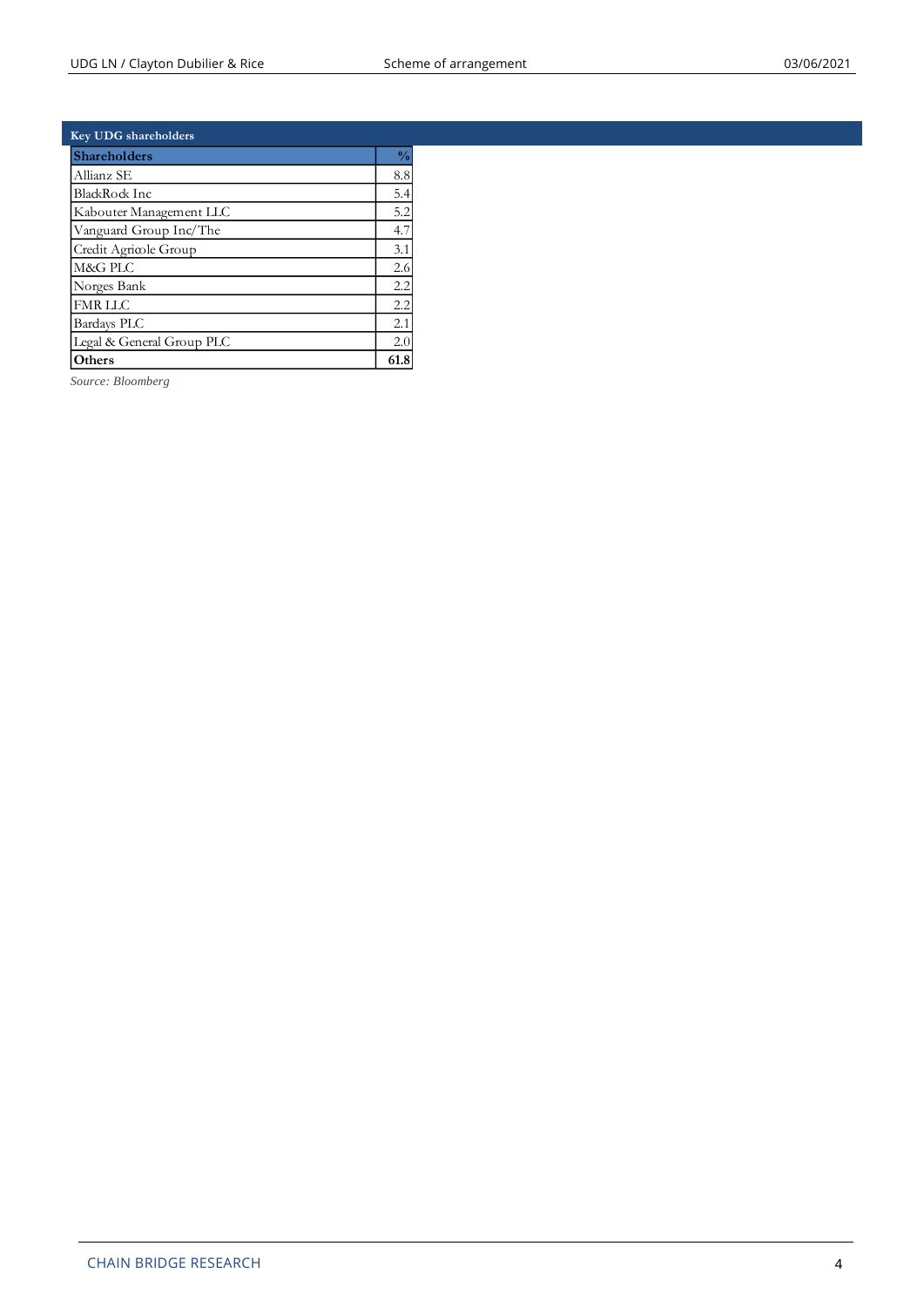## **Company descriptions & rationale for the merger**

#### **UDG LN DESCRIPTION**

■ UDG Healthcare is a global leader in healthcare advisory, communications, commercial, clinical and packaging services. The Group is organised and managed across two divisions: Ashfield and Sharp, and employs 9,000 people in 29 countries.

#### **Geographic revenue split**

68%

17%

15%

**North America** 

**United Kingdom** 

**Rest of the world** 

#### **Divisions**



A global integrated healthcare services partner offering a breadth of services in advisory, marketing, communications, strategic engagement and patient solutions.

#### **ASHFIELD ADVISORY**

Commercial strategy; strategic planning; commercial and field force benchmarking; portfolio, licensing, and development strategy; pricing, reimbursement, market access strategy; therapeutic area insight reports

#### **ASHFIELD ENGAGE**

Medical science liaisons, medical information, market access, omnichannel sales, patient engagement programmes, face-to-face, virtual and hybrid events

#### **ASHFIELD HEALTH**

Medical and scientific communications, full service marketing and creative communications, PR, corporate communications, and public affairs, internal communications, brand and launch strategy, data, digital and social media marketing

64% of Group Operating Profit

13.7% Net operating margin



A global leader in contract packaging, clinical, manufacturing and technology services.

#### **PACKAGING**

Commercial packaging solutions in multiple formats, including bottles, blisters, specialty and secondary packaging of injectables

#### **CLINICAL**

A comprehensive and integrated clinical trial supply and management service, from pre-clinical through to commercialisation

#### **MANUFACTURING**

Clinical manufacturing services including analytical services, formulation development, overencapsulation and placebo manufacture, and sterile fill finish

#### **TECHNOLOGY**

Technology services to support both commercial and clinical packaging including design, serialisation solutions and clinical IRT solutions

36% of Group Operating

Profit

15.5% Net operating margin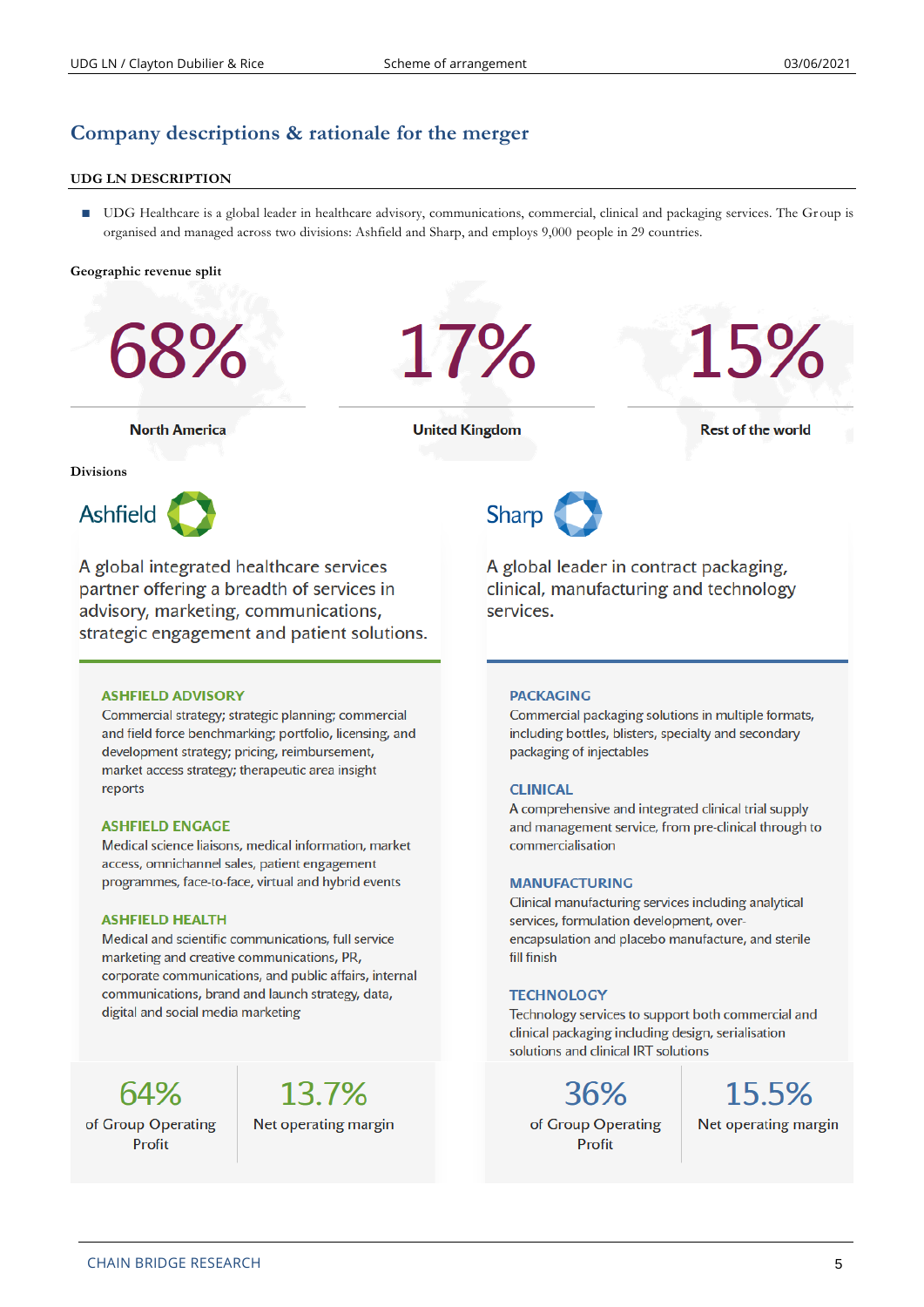

#### **CDR DESCRIPTION**

■ CD&R is a US private equity manager that invests in and builds valuable businesses.

#### **STRATEG**I**C RATIONALE FOR THE MERGER**

#### **Background to and reasons for the Acquisition**

- **■** UDG has strong market positions in the pharma services space. Both Ashfield and Sharp operate in large and growing markets, underpinned by continued growth in new drug development and approvals, increasing therapeutic and drug complexity and continued outsourcing from Pharma and Biotech clients.
- CD&R has a long track record of investing in healthcare businesses and partnering with management teams to develop and grow their global operations. In 2020, CD&R purchased Huntsworth and supported its subsequent acquisition of Nucleus Global, establishing a global player in the field of Medical Communications, Market Access and Healthcare Marketing.
- **■** Ashfield and Huntsworth are highly complementary businesses which Bidco intends to combine to create a unique set of global solutions to support Pharma and Biotech clients across the life cycle of a drug, from development to launch and beyond patent expiry, a cross all therapeutic areas.
- Sharp is a high-quality provider of manufacturing, packaging, clinical and technology services to pharmaceutical companies, with a differentiated set of capabilities in the biologics space. Bidco will invest in the business to support its growth prospects and service innovation.
- Bidco believes that as a private company, and with its support, UDG will have the opportunity to best develop its service offering to clients globally, pursue accretive strategic acquisitions, and offer its employees continuous development opportunities.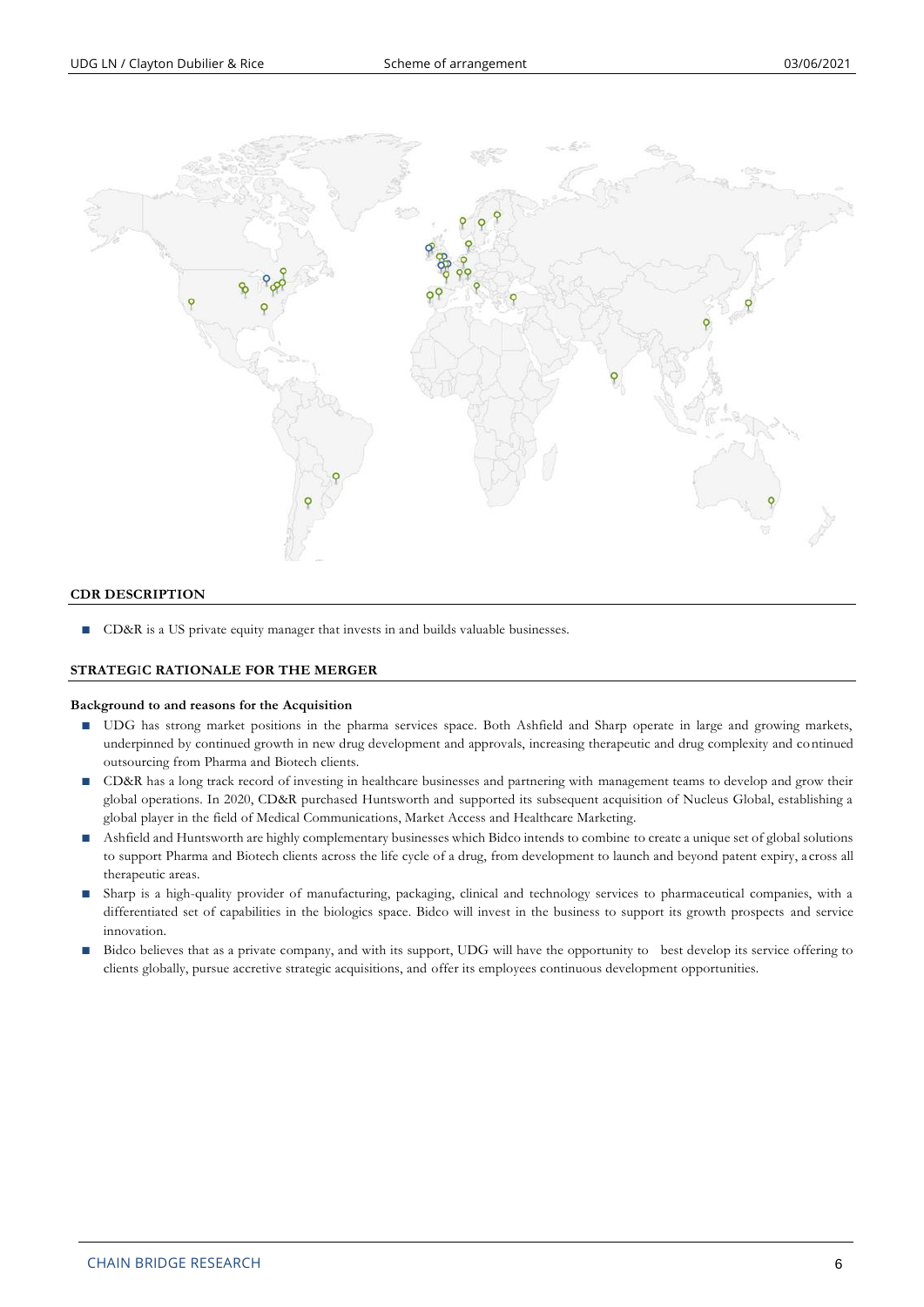## **Key risks**

#### **SHAREHOLDER VOTE**

- The approval at the Scheme Meeting by a majority representing at least 75 per cent. in value of the Scheme Shares is required
- At current stage the key risk is the shareholder vote.

#### **Opposing shareholders**

- UDG's biggest Investor (8.6% notifiable interest), AllianzGI said it is "minded not to accept the current offer" of Clayton Dubilier & Rice for UDG Healthcare, according to an emailed statement.
	- o Says the deal "is opportunistic and significantly undervalues UDG"
	- o Offer made by CD&R for UDG on May 12 "implicitly supports AllianzGI's view of UDG's potential, but is at a price that does not adequately compensate existing shareholders for the opportunity foregone," according to statement
	- o "Having come through the trials of the pandemic with a strong balance sheet, AllianzGI believes UDG can realize the potential of recent acquisitions, consider further inorganic opportunities and improve the efficiency of its capital structur e"
	- o Says it's "open to discussion and would like to use this statement to remind the board of UDG of its duty to obtain a fair value for shareholders"
- M&G Investments criticized plans to sell UDG Healthcare to the firm Clayton Dubilier & Rice, saying the scheme "fails to offer fair value to ordinary shareholders, including the customers on whose behalf we invest," according to the Financial Times. o M&G is a top-five shareholder with a 2.6% stake in UDG.
- Paul Singer's Elliott Investment Management LP disclosed a position of 3.139% in UDG Healthcare plc, through equity swaps, according to a filing.
	- It didn't say in the filing what the nature of the investment was, or what changes it might be seeking.

#### **CBR view:**

- At current stage CDR has the following options
	- o Publishing a final offer statement to scare opposing shareholders and make them to accept the current offer,
	- o Increase the bid,
	- o Walk away from the deal
	- o Switch to a tender offer (with 50% acceptance condition)
- In our view if CDR would believe that its offer is sufficient to gain shareholder approval it would already have published the final offer statement.
- Second, the walk away option would be an irrational step in our view as merging the Ashfield and Huntsworth businesses seem to have strong strategic rationale.
- When CD&R bid for Huntsworth, it had substantial irrevocables and letters of intent, and shut down talk of an increased bid within 3 days by stating that they would not increase the offer.
- Some investors also point to the low availability of such large assets, and that UDG may have been a key part of CD&R's plan for some time (since appointing UDG's ex-CEO as an 'Operating advisor' in January 2017).
- For a PE company a tender offer is unlikely to be a relevant option given the need to get to 100%.

#### **COUNTERBID**

We see room for a counterbid based on our LBO calculation. However comparable deal multiples appear to be closer to UDG's current valuation.

#### **REGULATORY RISKS AND TIMING**

- **■** Antitrust approvals are required in Austria, Germany, Russia and US.
- Foreign Investment and National Security approvals are required in Italy, Spain and UK.
- We note that CDR has some investments in the healthcare sector. CDR has plans to integrate UDG's Ashfield with Huntsworth, a similar UK business it acquired last year. That will add clout in a consolidating sector.
- There is key overlap between UDG's Ashfiled and CDR's Huntsworth in the HCP (Healthcare Professional) marketing and Digital capabilities within communication where both are considered as strong players.
- However, we note that there are substantially bigger competitors present in their overall markets like Catalent, Charles River Labs, Thermo Fisher, PRA Health, ICON, IQVIA, LAB Corp, PPD, and in their key markets Syneos, IPG, Omnicom, WPP, Publicis, Havas, Intouch Solutions, W20, Precision Value & Health.
	- Further Big Pharma companies are still able to manage services provided by third parties in-house which is still substantial (35-40% of total) compared to outsourced market.
- Based on that the timing will be driven by one of the national security reviews:
	- o Italy takes 45 days.
	- o Spain takes 30-180 days depending on the particular sector (we would target the lower end)
	- o UK takes 30 BD +45 BD extension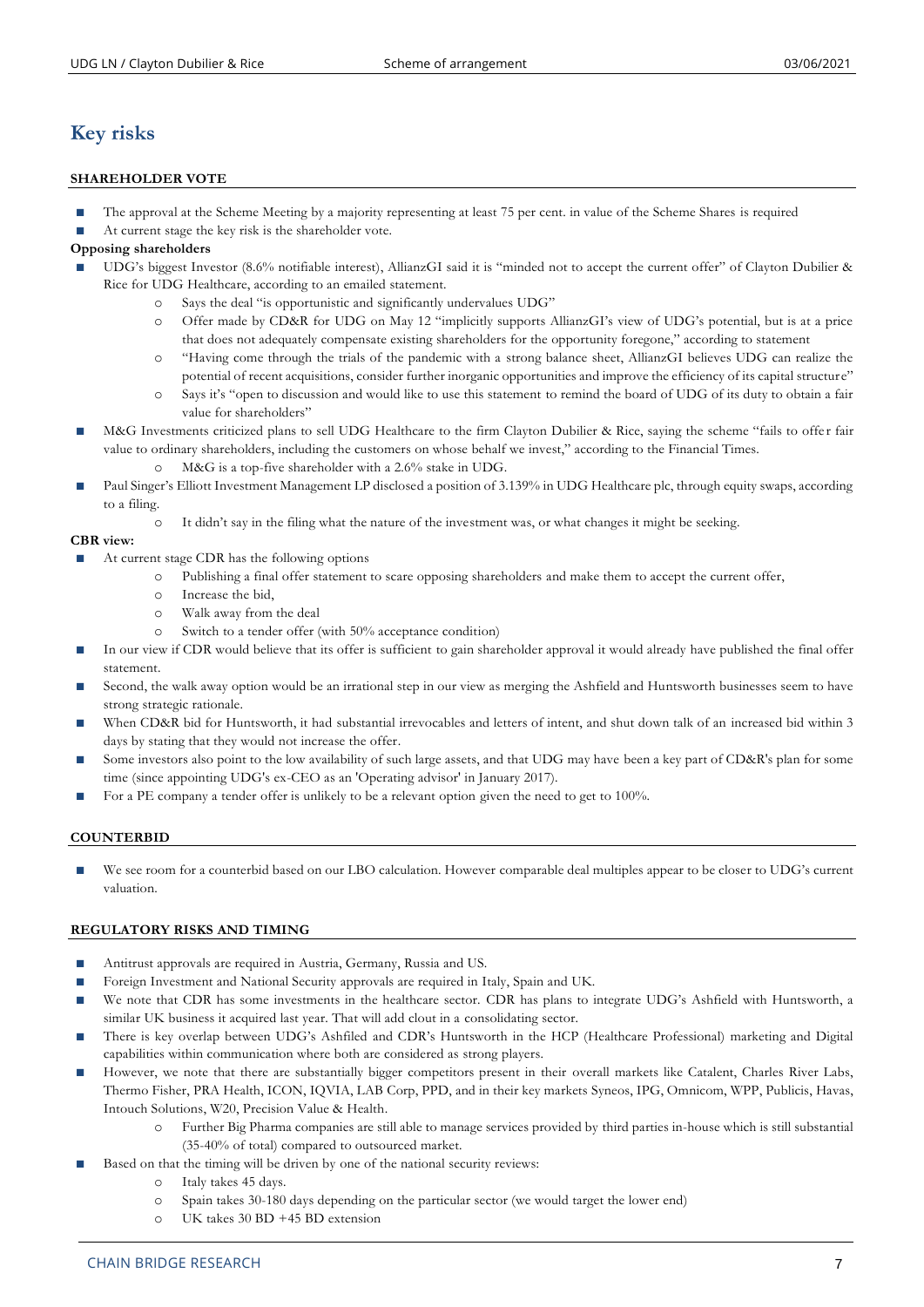■ Given the credible US buyer and the lower importance of the industry we believe that all reviews will be closed in 1-1.5 months.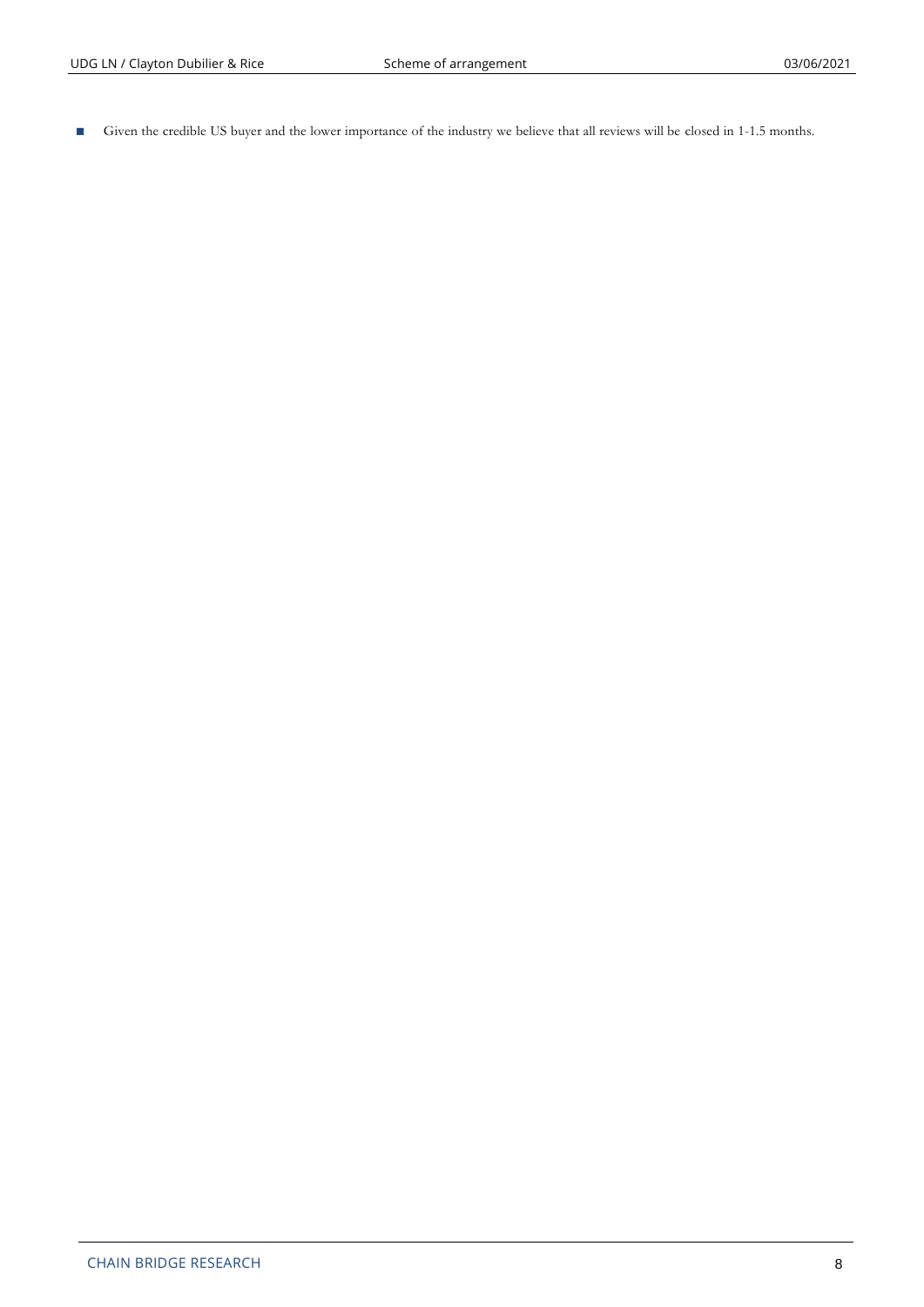### **Valuation**

#### **STANDALONE AND PEERS**

■ Historically UDG has been trading 20%-30% below peers' median FY1 EV/EBITDA multiple. At the current offer price, the discount still exists. In a deal break we see UDG trading at around a 13.5x-14x FY1 EBITDA multiple which implies a GBP8.3-GBP8.6 standalone value.

|                         |          |              | FY1 EV/       | $FY2$ EV/     | <b>EBITDA</b> | <b>FY1 EBITDA</b> |              |               | <b>EPS</b>  |
|-------------------------|----------|--------------|---------------|---------------|---------------|-------------------|--------------|---------------|-------------|
| Company                 | Price    | Mkt Cap (mn) | <b>EBITDA</b> | <b>EBITDA</b> | <b>CAGR</b>   | Margin            | <b>FY1PE</b> | <b>FY2 PE</b> | <b>CAGR</b> |
| <b>UDG HEALTHCARE P</b> | 10.57    | 2,658        | 16.7x         | 15.3x         | $12.0\%$      | $16.7\%$          | 19.8x        | 18.4x         | $15.0\%$    |
| <b>CLINIGEN GROUP P</b> | 8.57     | 1,141        | 11.3x         | 9.5x          | 9.6%          | 24.4%             | 13.6x        | 11.3x         | $10.5\%$    |
| <b>LONZA GROUP -REG</b> | 584.80   | 43,520       | 29.1x         | 24.9x         | 7.6%          | 30.4%             | 43.6x        | 38.2x         | 8.6%        |
| THERMO FISHER           | 449.21   | 176,552      | 16.5x         | 18.5x         | 3.3%          | $32.1\%$          | 20.3x        | 22.9x         | 3.6%        |
| EPS HOLDINGS INC        | 1,800.00 | 83,361       | 9.0x          | 8.0x          | 24.7%         | $10.1\%$          | 22.4x        | 20.8x         | 31.7%       |
| CATALENT INC            | 100.72   | 17,157       | 19.7x         | 17.4x         | $19.5\%$      | 25.4%             | 34.7x        | 29.6x         | 26.6%       |
| CMIC HOLDINGS CO        | 1,495.00 | 28,291       | 6.6x          | 6.2x          | 8.8%          | $9.5\%$           | 14.2x        | 12.9x         | 20.3%       |
| <b>IOVIA HOLDINGS I</b> | 235.00   | 45,040       | 19.1x         | 17.4x         | 14.4%         | 21.7%             | 27.0x        | 23.9x         | 21.1%       |
| SYNEOS HEALTH IN        | 85.56    | 8,883        | 15.3x         | 13.8x         | 15.1%         | $14.7\%$          | 19.9x        | 17.2x         | 18.5%       |
| COLOPLAST-B             | 968.40   | 209,347      | 30.1x         | 27.8x         | $8.1\%$       | 36.3%             | 42.6x        | 39.3x         | $9.9\%$     |
| SONOVA HOLDING A        | 309.70   | 19,951       | 20.2x         | 18.5x         | 17.6%         | $29.9\%$          | 28.4x        | 25.6x         | 24.6%       |
| Average                 |          |              | 17.7x         | 16.2x         | 12.9%         | 23.4%             | 26.7x        | 24.2x         | 17.5%       |



#### **PRECEDENTS**

- There is a 64%-36% operating profit split between UDG's two divisions of Ashfield and Sharp. Based on BBG consensus for FY1 the GBP167m EBITDA estimation can be split to GBP107 and GBP 60m.
- Huntsworth and Cello Health (Ashfield peers) were acquired at 11.5-12.5x EBITDA.
- PRAH's takeout multiple was 17.8x FY1 EBITDA or 21.2x LTM EBITDA, PPD's takeout multiple is 20.5x FY1 EBITDA or 20x LTM EBITDA, IMS/Quintiles 9.9x LTM EBITDA, PAREXEL/Pamplona 11.2x FY1 EBITDA, 12.4x LTM EBITDA
- Sharp's peer PCI was sold for 18x trailing EBITDA.
- Ashfields bigger size and Sharp faster growth pace might justify some premium above those multiples according to some analysts.
- **■** Assuming a 16x EBITDA for Ashfield and a 20x for Sharp an implied takeout value is around 1100p.

#### **LBO**

- We see substantial room for a PE company to offer additional premium to the current share price up to GBP 12.50s/UDG share to keep the IRR in the double-digit zone.
- Our assumptions include:
	- o Offer at GPB 11.23/UDG share
	- o 3% LT growth rate
	- o Adj Net debt as of 4Q20
	- o LT EBITDA margin 18%
	- o Equity participation 50%
	- o Leverage 2.6x in FY1
	- o Interest coverage 5.6x in FY1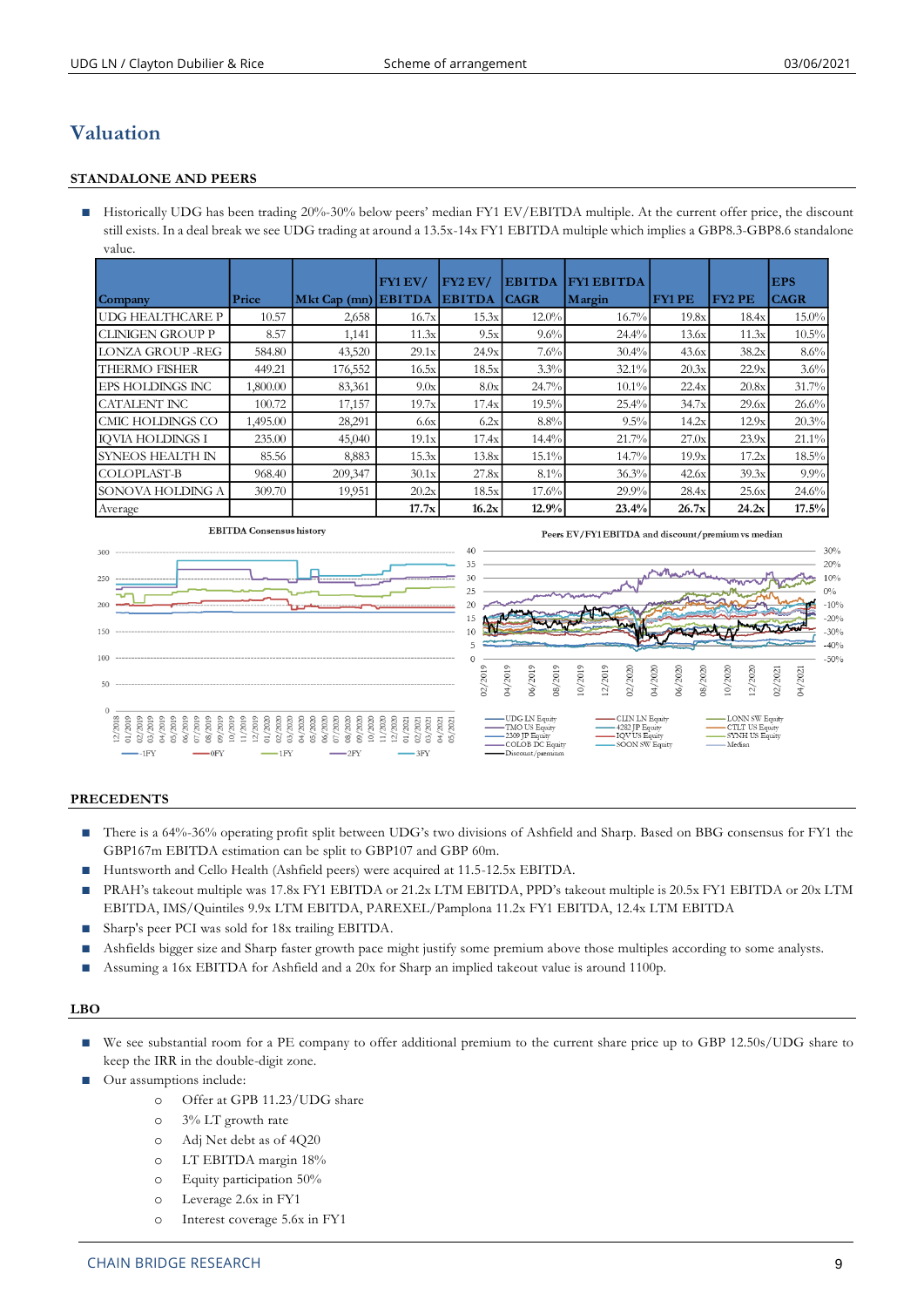- o Credit spread 5.0%
- o 20% tax rate
- o IRR target 15.1%
- o No synergies

#### **Sensitivity tables**

|             |       |        |        | <b>Bid Price</b> |        |        |             |        |       |        |        | <b>Bid Price</b> |        |        |
|-------------|-------|--------|--------|------------------|--------|--------|-------------|--------|-------|--------|--------|------------------|--------|--------|
|             |       | £10.23 | £10.50 | £11.00           | £11.50 | £12.50 |             |        |       | £10.23 | £10.50 | £11.00           | £11.50 | £12.50 |
|             | 14.0% | 12.4%  | 12.2%  | 11.9%            | 11.7%  | 11.2%  |             |        | 1.0%  | 14.8%  | 14.6%  | 14.3%            | 14.1%  | 13.6%  |
| <b>Marg</b> | 16.0% | 13.8%  | 13.6%  | 13.4%            | 13.1%  | 12.6%  |             |        | 2.0%  | 14.9%  | 14.8%  | 14.5%            | 14.3%  | 13.8%  |
| EBITDA I    | 18.0% | 15.1%  | 15.0%  | 14.7%            | 14.5%  | 14.0%  |             | Growth | 3.0%  | 15.1%  | 15.0%  | 14.7%            | 14.5%  | 14.0%  |
|             | 20.0% | 16.4%  | 16.2%  | 16.0%            | 15.7%  | 15.3%  |             | s      | 5.0%  | 15.5%  | 15.3%  | 15.1%            | 14.8%  | 14.4%  |
|             | 22.0% | 17.6%  | 17.4%  | 17.2%            | 16.9%  | 16.5%  |             |        | 7.0%  | 15.8%  | 15.7%  | 15.4%            | 15.2%  | 14.7%  |
|             |       |        |        | <b>Bid Price</b> |        |        |             |        |       |        |        | <b>Bid Price</b> |        |        |
|             |       | £10.23 | £10.50 | £11.00           | £11.50 | £12.50 |             |        |       | £10.23 | £10.50 | £11.00           | £11.50 | £12.50 |
|             | 10.0x | 12.3%  | 11.6%  | 10.4%            | 9.3%   | 7.1%   |             |        | 40.0% | 16.8%  | 16.7%  | 16.3%            | 16.1%  | 15.5%  |
|             | 11.0x | 14.2%  | 13.5%  | 12.3%            | 11.2%  | 9.0%   | <b>Part</b> |        | 45.0% | 15.9%  | 15.7%  | 15.4%            | 15.2%  | 14.7%  |
|             | 11.5x | 15.1%  | 14.4%  | 13.2%            | 12.1%  | 10.0%  | 宮           |        | 50.0% | 15.1%  | 15.0%  | 14.7%            | 14.5%  | 14.0%  |
| EV/EBITDA   | 12.0x | 15.9%  | 15.3%  | 14.1%            | 13.0%  | 10.8%  | 룹           |        | 55.0% | 14.5%  | 14.3%  | 14.1%            | 13.8%  | 13.4%  |
|             | 13.0x | 17.5%  | 16.9%  | 15.7%            | 14.6%  | 12.5%  |             |        | 60.0% | 13.9%  | 13.8%  | 13.6%            | 13.3%  | 12.9%  |

|                 |      | <b>Bid Price</b> |        |        |        |        |  |  |  |  |
|-----------------|------|------------------|--------|--------|--------|--------|--|--|--|--|
|                 |      | £10.23           | £10.50 | £11.00 | £11.50 | £12.50 |  |  |  |  |
|                 | 4.0% | 15.4%            | 15.3%  | 15.0%  | 14.8%  | 14.4%  |  |  |  |  |
| Interest Margin | 4.5% | 15.3%            | 15.1%  | 14.9%  | 14.6%  | 14.2%  |  |  |  |  |
|                 | 5.0% | 15.1%            | 15.0%  | 14.7%  | 14.5%  | 14.0%  |  |  |  |  |
|                 | 5.5% | 15.0%            | 14.8%  | 14.5%  | 14.3%  | 13.8%  |  |  |  |  |
|                 | 6.0% | 14.8%            | 14.6%  | 14.3%  | 14.1%  | 13.6%  |  |  |  |  |

Source: CBR and Bloomberg